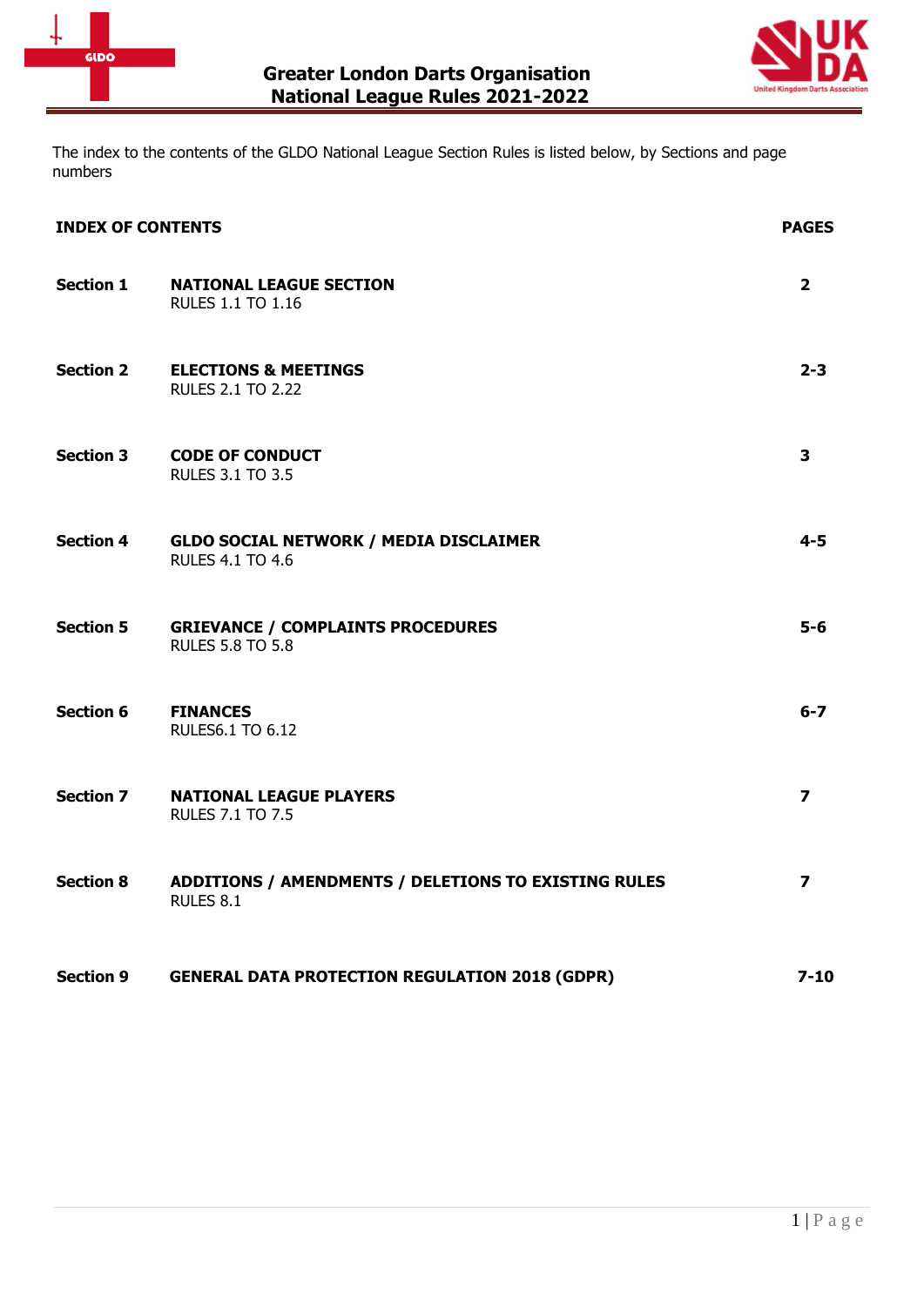# **GREATER LONDON DARTS ORGANISATION FULL MEMBER OF THE UNITED KINGDOM DARTS ASSOCIATION**

#### **SECTION 1 NATIONAL LEAGUE SECTION**

#### **Name**

**1.1** The darts body shall be known as the Greater London Darts Organisation and shall be a full member of the United Kingdom Darts Association. The Greater London Darts Organisation shall be known in this document as the GLDO

#### **Management**

- **1.2** The GLDO shall be governed by the contents of this handbook.
- **1.3** The London Men's and Ladies Super Leagues shall be an integral part of the GLDO and comply with the contents of this handbook, plus any rules and regulations laid down in the Super League playing rules and format.
- **1.4** The GLDO shall comply with the rules and regulations of the United Kingdom Darts Association (known as UKDA) in so far as membership of this Organisations is concerned.
- **1.5** All darts events under the jurisdiction of the GLDO shall be organised in accordance with UKDA playing rules.
- **1.6** The GLDO shall control, organise and promote all aspects of the sport of darts within the confines of the Greater London Darts Organisation
- **1.7** The GLDO shall be managed by an Executive Committee which shall be comprised of the following:

| <b>Executive Officers</b> | <b>Executive Members</b>            |
|---------------------------|-------------------------------------|
| Chairman                  | Ladies National League Team Manager |
| Secretary                 | Men's National League Team Manager  |
| Treasurer                 | Ladies League Organiser             |
|                           | Men's League Organiser              |
|                           | Stage Manager                       |
|                           | <b>Travel Manager</b>               |

- **1.8** Members that are co-opted onto the Committee must be at the discretion of the Secretary, Chairman and Treasurer as they are the Executive Officers of the GLDO and are legally responsible for behavioural and financial matters for the GLDO
- **1.9** The Executive Committee, once elected, shall each be responsible for holding a functional office. However, an individual Executive Committee Member may not be elected to hold more than one Executive Officer position at the same time
- **1.10** Any Executive Committee Member found quilty of misconduct or found quilty of breaching any confidence outside of an Executive meeting, will be asked to resign from office
- **1.11** Any Executive Committee Member failing to carry out his or her elected responsibilities will be asked to resign from office

#### **Membership**

- **1.12** Membership to the National League Super League may be gained by election at a Super League AGM providing that all teams are:-
- **1.13** Operating within the Greater London boundaries as defined in their respective section rules
- **1.14** That League Fees, Player Registration Fees, etc are paid by the stated dates/timescales
- **1.15** That there is no outstanding debt by that team

# **Eligibility**

**1.16** Any person who is or will in the coming season become affiliated to, an Official of or a Player for another National League Member Team shall be ineligible to nominate/propose or second or to be a delegate or an Executive Committee Member of the GLDO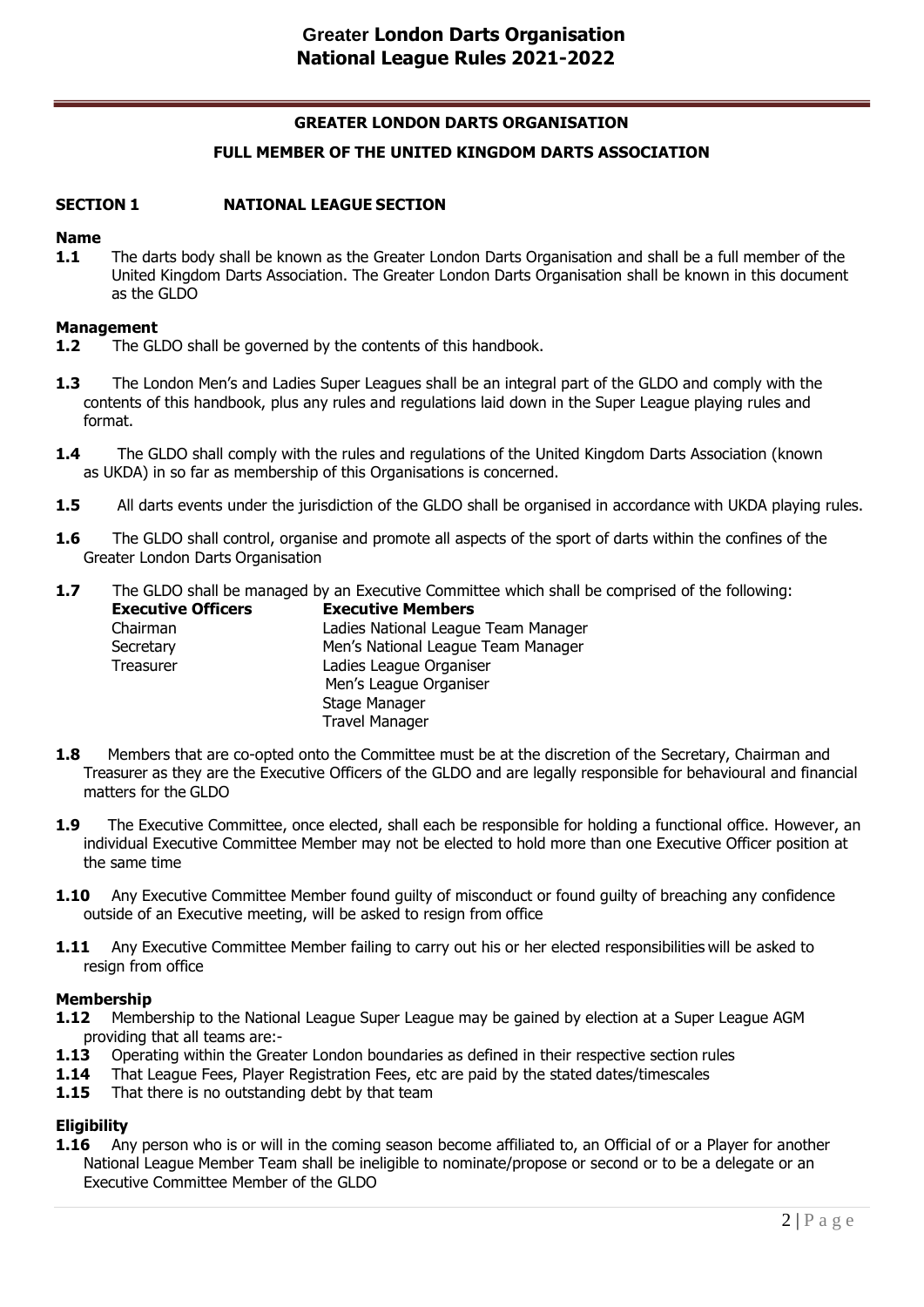### **SECTION 2 ELECTIONS & MEETINGS**

The election of Executive Officers and Committee shall be as laid down in Rule 5.3.

- **2.1** The Executive Committee may stand for re-election at the subsequent AGM, but all Executive positions are for a period of one year, from AGM to AGM
- **2.2** Team Managers of a Super League Team, London National League Players and London National League Officials shall nominate Officers for election. Another Team Manager of a Super League Team, London National League Player or London National League Official must second the nomination, orthe nomination will become void. The nominator and the seconder must not be from the same Super League team. The nominator/seconder must also meet the eligibility rule 2.6
- **2.3** All nominations should be accompanied by a seconder and sent in writing or via e-mail to the Secretary 14 days prior to the date of the National League AGM, to enable Rule 6.2 to be implemented 7 days prior to the date of the National AGM. Any nominations after this date will be void
- **2.4** Subsequently, the Secretary will send the nominations with their respective seconder of the person/s standing to all members (members being Team Managers of Super League Teams, London National League Players and Officials) 7 DAYS before the date of the National League AGM
- **2.5** Members who are already part of the Executive Committee do not need a nomination or seconder but will have to be voted in at the AGM
- **2.6** Only players who complete a National League Registration Form for London at the AGM, a current Team Manager of a Super League Team or a current London National League Official may vote on any matter. The outcome of each individual election will be determined by the person receiving the highest number of votes
- **2.7** In the case of an Executive Member not being voted in by the Floor, a discussion will take place with nominations from the Floor

#### **GLDO Meetings**

**2.8** GLDO Meetings shall be categorised as follows: Full National League AGM **CONFIRM CONFIRM CONTINUITY** One per season Executive Committee Meetings When necessary

#### **Selection Meetings – Arranged by the Selectors**

- **2.9** The National League AGM shall be convened in July each year at a time and venue determined by the Executive Committee and in accordance with suitable dates convenient to the darts calendar.
- **2.10** The Chairman, Secretary, Treasurer, Travel Manager, Stage Manager, Men's League Organiser, Ladies League Organiser and Team Managers to be elected at the Meeting
- **2.11** Two Team Selectors will be elected at the AGM to assist the Ladies Team Manager with the selection of the Ladies National League Team. Selectors will be voted in only by the Lady players who have signed a National League registration form for the new playing season.

The Men's Team Manager only to select the Men's National League Team The Men's Team Manager will have an option to co-opt someone else to assist with the elections

- **2.12** Proposals to amend, add or delete existing rules to the GLDO Handbook at the next seasons AGM must be accompanied by a seconder and sent in writing or via e-mail to the Secretary 14 days prior to the AGM to which they relate. The proposer and the seconder must not be from the same Super League Team. The proposer/seconder must also meet the eligibility rule 2.6
- **2.13** Subsequently, the Secretary will send any proposals with their respective seconder to Team Managers of Super League Teams, London National League Players andOfficials 7 days prior to the AGM to which they relate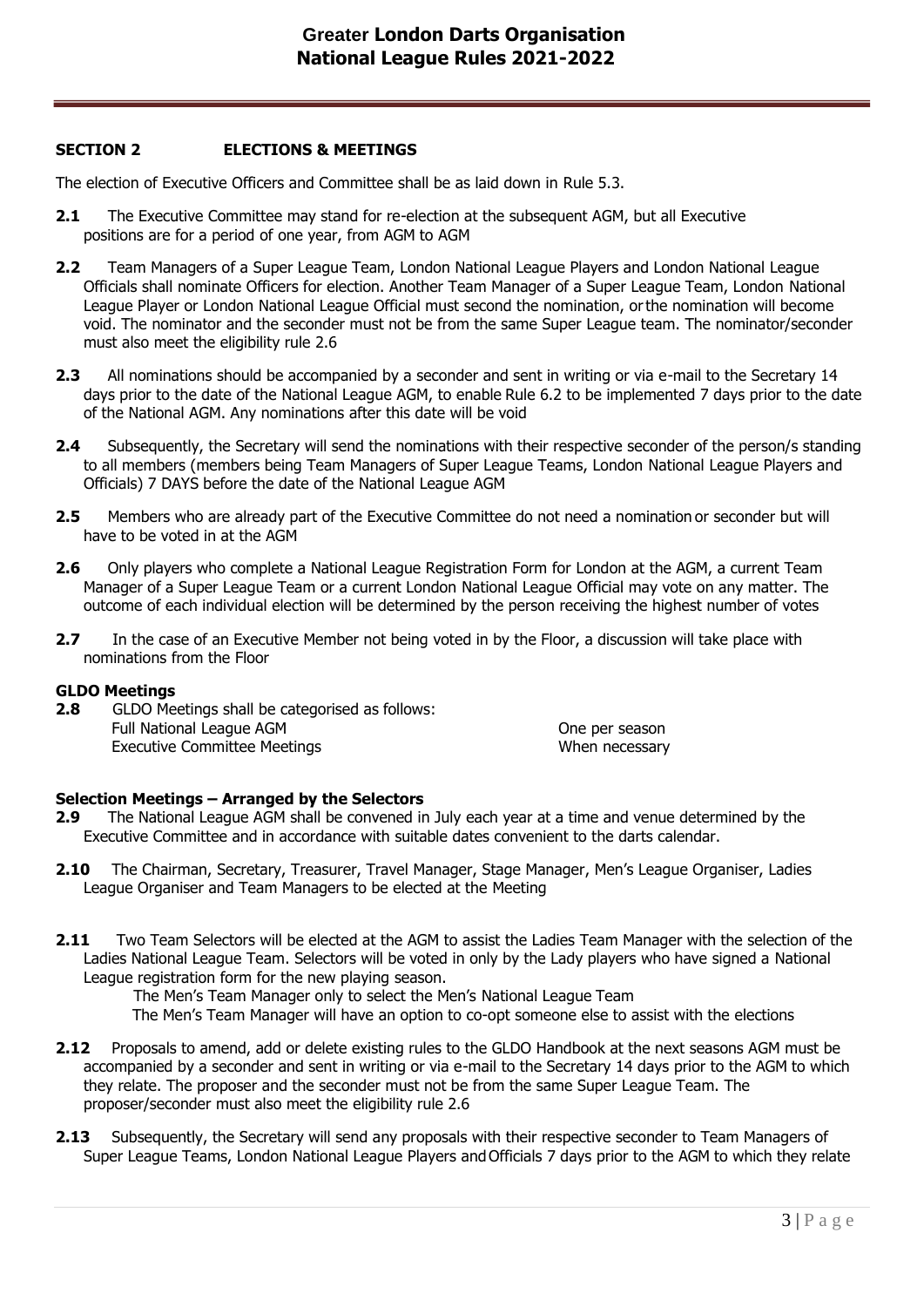- **2.14** The GLDO Rules will then be re-issued prior to the beginning of the new playing season with any amendments, deletions or additions reflecting the vote at the respective AGM
- **2.15** All persons who are registered members of the GLDO shall be eligible to attend any London AGM. The only exceptions are those who are affiliated to, are an Official of, or play for another National League Team. This also applies to those who will be affiliated to, will be an Official of, or will play for another National League Team in the coming playing season.
- **2.16** All questions should be directed through the Chairman. Once the matter has been dealt with, the Chairman shall be empowered to stop any further discussion on the subject. All matters of any other business shall be discussed at the discretion of the Chairman
- **2.17** The GLDO Council may discuss at length any proposals submitted at the AGM before being referred back to the original proposer for any amendments.

#### **Extra Ordinary General Meetings**

**2.18** These may be called at the discretion of the GLDO Executive Committee at any time outside of the planned programme of meetings. Such a meeting will deal with emergency measures on any issues which require immediate action

#### **Executive Committee Meetings**

- **2.19** These will take place when necessary. However, the Executive Committee may call a meeting at any time for the purpose of discussing the management of the GLDO
- **2.20** At Executive Committee Meetings, the Chairman shall be afforded a vote as an Executive Member and if necessary, the Chairman shall have the casting vote. Attendance at the meetings is only open to GLDO Executive Members. Invitations may be extended to other parties to discuss certain aspects of GLDO affairs
- **2.21** If a Minute Secretary is elected, they may attend GLDO Executive Meetings to record the Minutes but have no powers to vote or have a say
- **2.22** The Quorum for an Executive Committee shall be 50%. Valid GLDO business can only be conducted with a Quorum present

### **SECTION 3 CODE OF CONDUCT**

**3.1** No Player or Member shall act in a manner which may reasonably be considered prejudicial to the interest or standing of the GLDO, or which could reasonably be considered to injure or discredit the GLDO or bring the Sport of Darts into disrepute

- **3.2** All Players or Members will adhere to the GLDO Rules. Any breaches will invite disciplinary action in accordance with the GLDO Rules
- **3.3** Any Player or Member, who is asked to leave a venue where a darts tournament is taking place under the Rules of the GLDO, must do so immediately.
- **3.4** All Players and Members will desist from any behaviour which may reasonably be construed as gamesmanship before, during or after any match at any darts event held under GLDO Rules.
- **3.5** Members are considered to be an Official, or a Spectator at National League Matches, GLDO Tournaments and GLDO Super League Matches

#### **SECTION 4 GLDO SOCIAL NETWORK / MEDIA DISCLAIMER**

**4.1** Whilst the GLDO reserves the right to avail itself of the opportunities available on Social Networking and Social Media Services such as Facebook, Twitter and others as deemed appropriate it hereby issues the following Disclaimer:

> **a)** Any content, views, opinions and/or responses to questions uploaded, expressed or submitted by the creators, sponsors, advertisers or users of social media services and other public forums as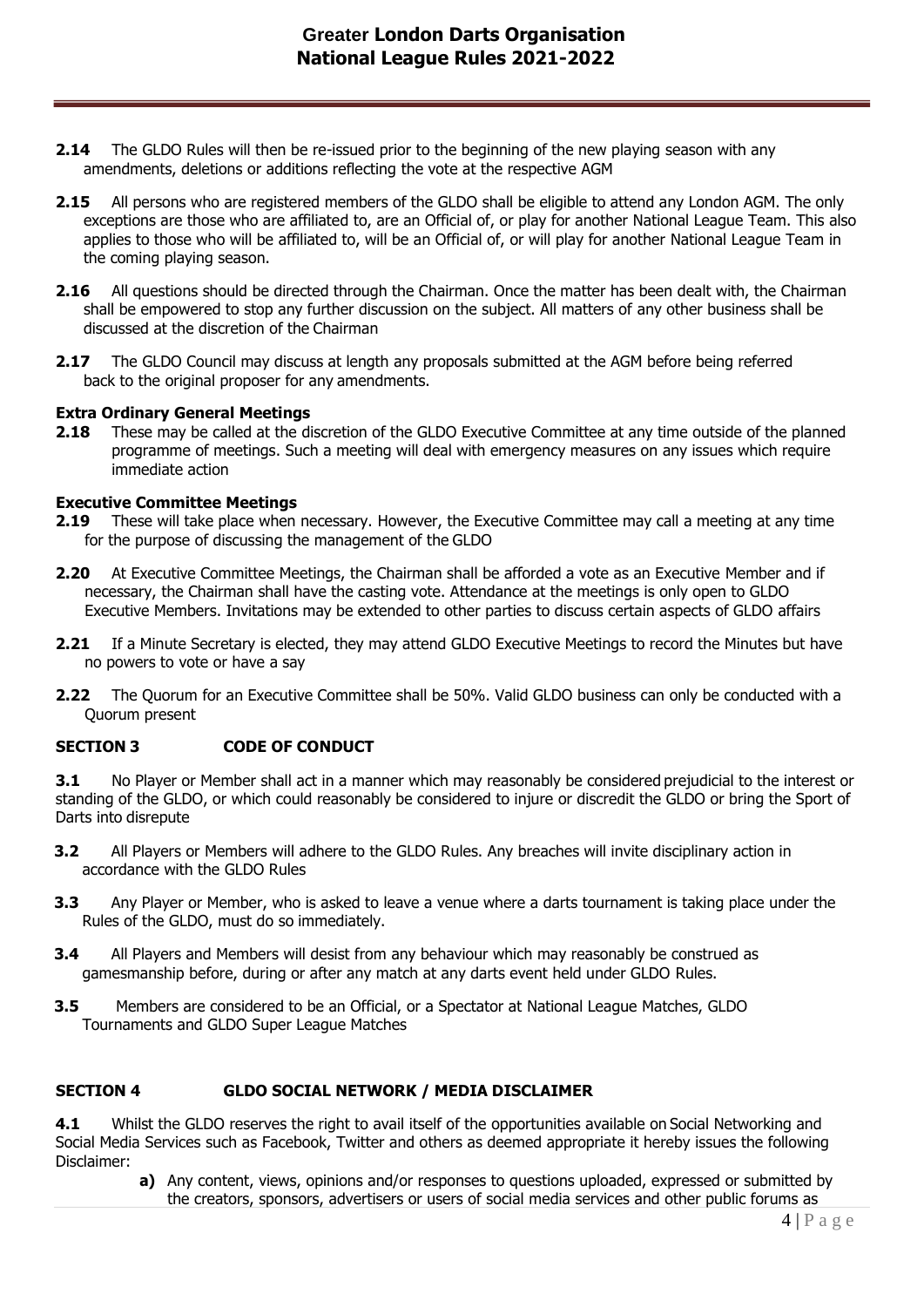utilised by GLDO, other than the content provided by GLDO, are solely the views, opinions and responsibility of the person submitting them and do not necessarily reflect the opinions of GLDO

**b)** The GLDO is not responsible for content that third parties publish post, upload, distribute, disseminate or otherwise transmit via social media services

#### **Terms of Use**

**4.2** Whilst the GLDO does not wish to stifle conversation on social media sites, users must not post or upload any comments or links that are unlawful, or may defame, offend, interfere with privacy or infringe copyright or other intellectual property rights to GLDO managed social media pages. GLDO reserves the right to moderate comments and may remove any comments that, in the GLDO's opinion are inappropriate

#### **Policy on Discrimination and Intimidation**

- **4.3** The GLDO operate strict policies on discrimination and intimidation, whether at any GLDO event or on social media. The policies cover the following:
	- **a)** Physical harm to any person
	- **b)** Damage to any person's property
	- **c)** Reasonably causes another person to be fearful of physical or emotional harm
	- **d)** Derogatory remarks against a person's race, nationality, gender or disability
	- **e)** Homophobic remarks
- **4.4** The GLDO will take a strong stance on any of the above, deleting content which is discriminatory, hateful or threatening and any writings or actions which may offend, insult, humiliate or intimidate. The authors of such writings may be deemed to have brought the good name of the GLDO into disrepute and may therefore, at the discretion of the GLDO Executive face disciplinary proceedings as laid down in Sections 11.1 – 15.1 of the GLDO Constitution and Rules.
- **4.5** However, in cases where writings considered to have offensive content that can be immediately proven as directly attributed to an individual then there shall be a procedure of automatic periods of suspension applied to that individual as directed by the GLDO Executive and laid down as follows: (All effective from the date that any posting is submitted)
	- **1.** First proven instance: Written warning
	- **2.** Second proven instance: Three months suspension of GLDO Membership
	- **3.** Third proven instance: Twelve months suspension of GLDO Membership
	- **4.** Fourth proven instance: Expulsion from GLDO Membership

#### **Conditions**

**4.6** It is important to note that the aforesaid conditions of disclaim and terms of use are likely to change without notice.

#### **SECTION 5 GRIEVANCE / COMPLAINTS PROCEDURES**

**5.1** Any Player or Member of the GLDO who feels they have a valid grievance/complaint should in the first instance take up the matter with the relevant person as listed below:

| a) Ladies National League Team       | Ladies Team Manager           |
|--------------------------------------|-------------------------------|
|                                      |                               |
| <b>b)</b> Men's National League Team | Men's Team Manager            |
| c) Ladies Super League               | Ladies Super League Organiser |
| d) Men's Super League                | Men's Super League Organiser  |
| e) Finances                          | Treasurer                     |
|                                      |                               |

- **5.2** All other matters should be addressed to the Executive Committee via the Secretary
- **5.3** If the problem cannot be resolved in the first instance, then the matter should be addressed initially in writing to the Secretary. This in turn will implement the following procedure:
	- **a)** A written statement dated and signed by the person
	- **b)** A meeting arranged for the matter to be discussed
	- **c)** An appeal should this be necessary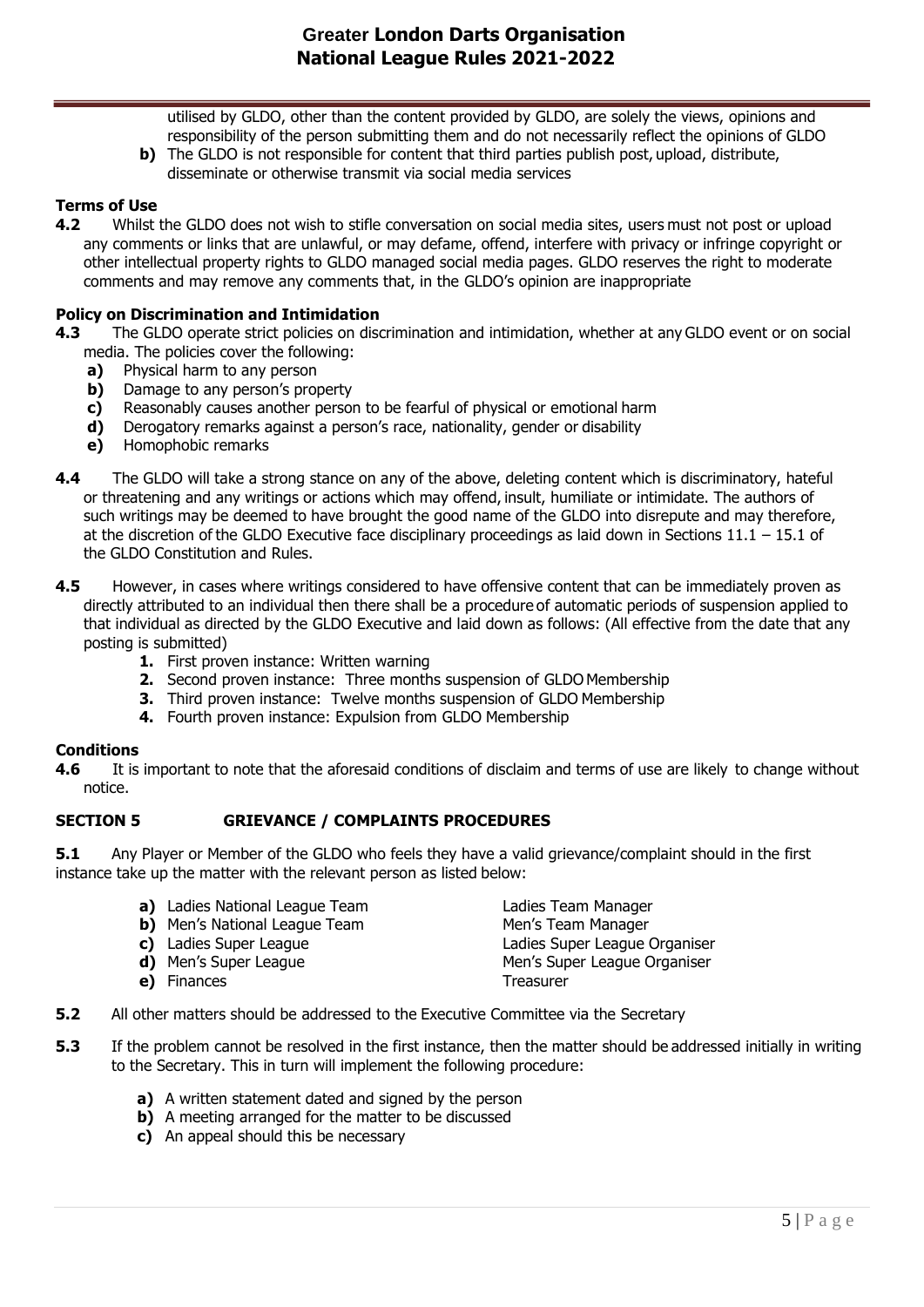#### **Behavioural & Disciplinary Committee**

- **5.4** In accordance with Rule 2.3, where the Secretary receives a complaint in writing, or is of the opinion that a Member or a Player is in breach of the GLDO Rules, the Executive Committee shall consider the matter and shall either:
	- **a)** Determine not to proceed with the matter
	- **b)** Charge the Member or Player with the breach and refer the matter for a Disciplinary Hearing in accordance with the UKDA Disciplinary Procedures
- **5.5** Members shall be considered to be National League Officials, Executive Committee Members, Super League Players, supporters and people who attend GLDO dart functions and meetings

#### **Conflict of Interest**

**5.6** All members who make up either a Disciplinary or Appeal Committee must declare any conflict of interest to the Secretary. No person shall be permitted to sit on a Disciplinary or Appeal Committee where a conflict of interest has been declared or where it could be construed that one might exist

# **UKDA Competitions**

**5.7** Players or Teams that have qualified to play in further rounds or finals of competitions but do not attend will have disciplinary action imposed. This could be a fine, or future bans from competitions. The disciplinary action will be decided by the Executive Committee (Rule 12.1). Extenuating circumstances may be taken into consideration but any Player or Team who cannot fulfil the competition obligations should not enter. If they do, they will liable to pay any costs that may be incurred from entering said competition

#### **No Claim for Reserved Determination**

**5.8** No Member or Player who has a penalty of any kind imposed by a determination of a Committee has any claim against the GLDO or any individual person on the Committee being Executive, Disciplinary or Appeal

### **SECTION 6 FINANCES**

**6.1** The Treasurer shall maintain a cash book, accounting package or a spreadsheet which records all transactions made by cash and those made through the National League /Super League/Reserve bank accounts. For any other cash/cheque transactions, it is recommended that another receipt book be used by each person who handles cash/cheques, i.e. collecting travel monies and then hand to the Treasurer. The Treasurer is then able to enter these receipts into the accounting records and the bank paying in book

- **6.2** All cheques issued by the National League /Super League should require a minimum of two Executive Officers' signatures. The bank mandate signatories should cover for illness and unavailability and be worded "Any two of the following signatures", as appropriate
- **6.3** All monies and cheques received should be promptly paid into the bank account of the National or Super League. Under no circumstances should any monies or cheques be paid into an individual member of the Executive Committee's bank account
- **6.4** Internet Banking may be used by the Treasurer to ascertain debits and credits on all accounts without the need to wait for a Bank Statement. Only he or she will have control over the Internet Banking. In accordance with the Bank, no payments, credits or transfers can be made via Internet Banking
- **6.5** Expenses must be supported by receipts, which should be given to the Treasurer before payment is received.
- **6.6** Invoices and other documentary evidence should be retained to support all payments and as a cross check to the accounting records.
- **6.7** Only the Secretary, Treasurer and Chairman are authorised to incurdebts on behalf of the National League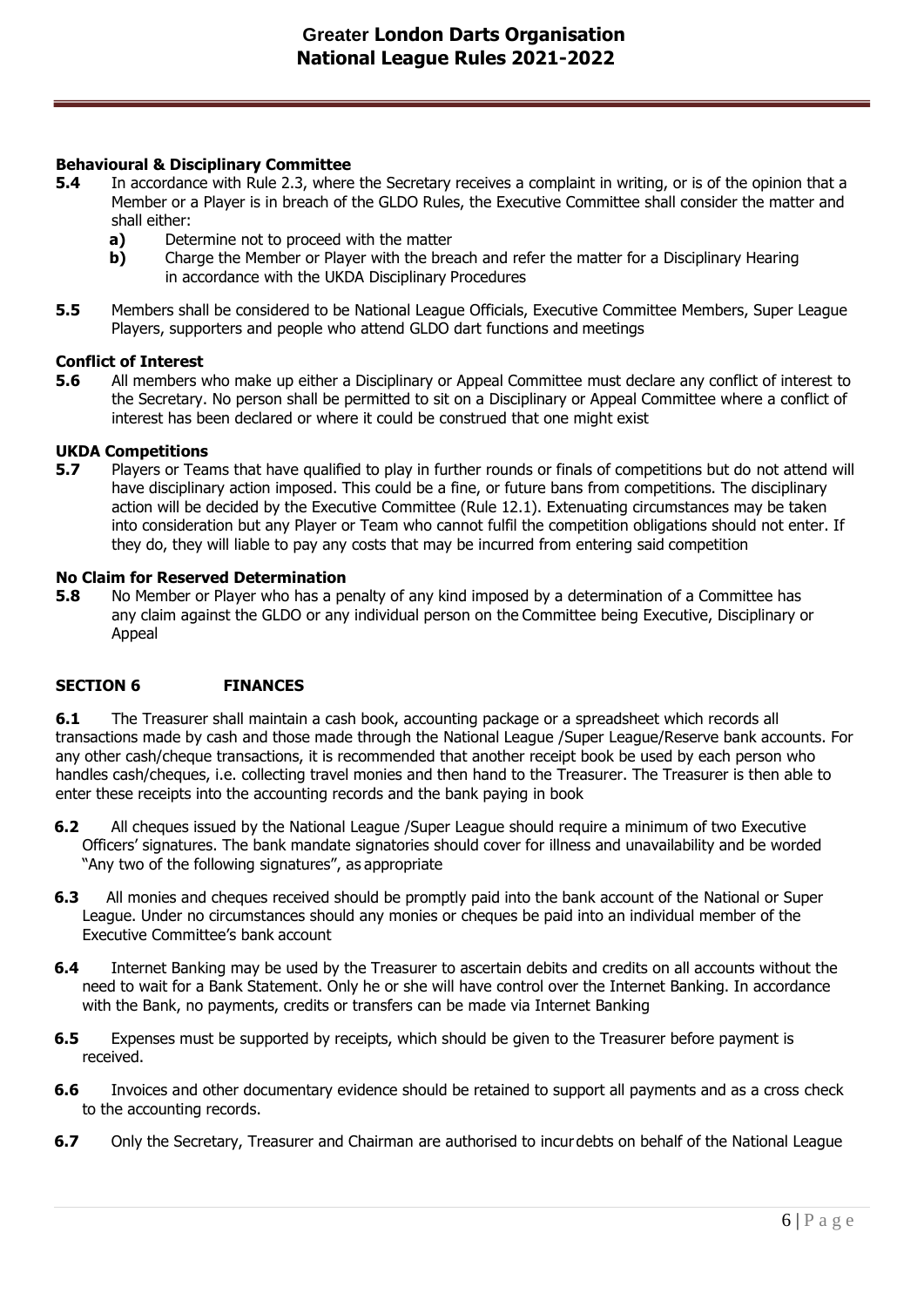# **Greater London Darts Organisation National League Rules 2021-2022**

- **6.8** At the end of each playing season, the Treasurer should produce a Balance Sheet and an Income and Expenditure Account at the AGM. In accordance with UKDA Financial Rules, all National League Teams must send a letter to the UKDA Financial Director confirming that they have produced accounts and that they were presented for approval at their National League AGM
- **6.9** Entry fees and travel expenses to be made up out of respective Men's and Ladies Super League funds and will also include play-off entry fees taken on the day of the respective National League Play-Off
- **6.10** League Organisers to ensure that all Super League Team Managers are informed what players are eligible to play in these competitions
- **6.11** Ladies Team Fees £150 per team Men's Team Fees £185 per team. Both fees are inclusive of £25 for a UKDA sponsored dartboard
- **6.12** Ladies Super League registration fee of £16.00 per player as follows:
	- **a)** £10.00 to the UKDA
	- **b)** £4.00 to the Ladies Super League
	- **c)** £2.00 to the National League account
- **6.13** Men's Super League fees £16.00 per player as follows:
	- **a)** £10.00 to the UKDA
	- **b)** £4.00 to the Men's Super League
	- **c)** £2.00 to the National League account

#### **SECTION 7 NATIONAL LEAGUE PLAYERS**

**7.1** The London National League representative teams shall be selected from Players who have completed the Players Registration Form for the Men's & Ladies Super League and who are eligible and available to play for the National League

- **7.2** All London National League Players must compete in the Men's & Ladies Super Leagues. Players who do not compete in the London Super Leagues will not be allowed to play for the National League unless they live outside the Greater London Area. This will be determined by the Executive Committee
- **7.3** The selection to be decided after full consultation with the Super League and National League averages
- **7.4** Team Manager's and Selectors shall come under the control of the Executive Committee and the Executive Committee will have the power to suspend or change the Team Manager's, Selectors or a selection should just cause be found
- **7.5** No Player will be allowed to play for the National League if they have been charged with a breach of conduct or if they owe money to the National League

#### **SECTION 8 ADDITIONS / AMENDMENTS / DELETIONS TO EXISTING RULES**

**8.1** The Executive Committee may add, amend or delete an existing rule which much be ratified at the next AGM of SGM or EGM as appropriate

#### **SECTION 9 PRIVACY POLICY**

We at the GLDO want to make sure all the personal information we have collected about you is safe and secure at all times. The GLDO are Data Processors for the United Kingdom Darts Association (UKDA) who are the Data Controllers

This Policy sets out our commitments to you in compliance with and beyond the General Data Protection Regulation (commonly known as the GDPR) and explains how we collect, store and use your personal information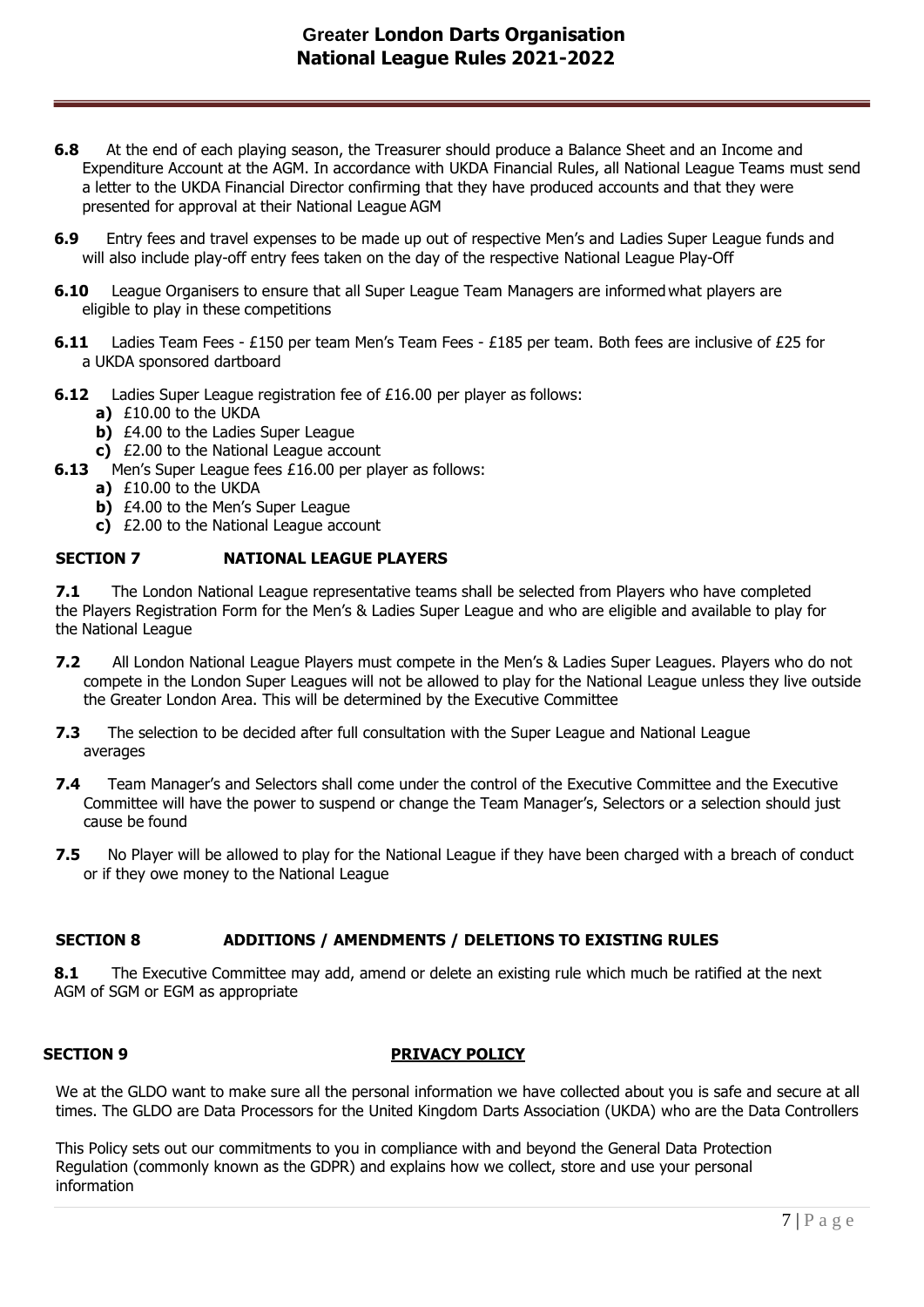## **Greater London Darts Organisation National League Rules 2021-2022**

We have not appointed a Data Protection Officer to oversee our compliance with data protection laws as we are not required to do so, but our Data Protection Team [i.e. The GLDO Executive Committee] has overall responsibility for data protection compliance in our Organisation

If you have any questions about this Policy or what we do with your personal information, contact the GLDO Secretary using the information provided on this document

#### **PRIVACY NOTICES**

Collecting specific, relevant personal information is a necessary part of us being able to provide you with assistance when dealing with the GLDO and UKDA or just managing our relationship with you

When the UKDA hold or use your personal information as a data controller (see below for a description of what this is) they will provide you with a privacy notice which sets out in detail what information they hold about you (such as your contact details, address, etc.), how your personal information may be used and the reasons for these uses, together with details of your rights. This information is collected, and Privacy Notices supplied by the GLDO (as Data Processors) on behalf of the UKDA

Where the GLDO collect personal information from you directly, we will provide the Privacy Notice at the time we collect the personal information from you. The Privacy Notice will be available through the Super League representatives at the time of signing on to a team as they are representing the committee in this duty

The GLDO will only provide the Privacy Notice to you once, generally at the start of the relationship with you

However, if the applicable Privacy Notice is updated substantially, then we may provide you with details of the updated version. You are encouraged to check back regularly for updates

Your Super League Representative or Team Captain might collect contact information off you as per usual and they will control that information. They will not pass it on to third parties without your permission

### **THE DIFFERENCE BETWEEN DATA CONTROLLERS / PROCESSORS**

A data controller is a person who controls how personal information is processed and used. A data processor is a person who processes and uses personal information in accordance with the instructions of a third party, i.e. the data controller

This distinction is important. You have certain rights in relation to your personal information, for example the right to be provided with the personal information held about you and details of its use and the right to have certain of your personal information either erased or anonymised, commonly referred to as the right to be forgotten (see below to see what rights you have). These rights can generally only be exercised against a data controller of your information

In most cases we will be a data controller of your personal information. In any case where we are not a data controller this means that you cannot exercise these rights against us directly (i.e. where we only act as a data

processor), but you can do so against the data controller (i.e. the person who controls how we process the personal information). In these cases, we will endeavour to inform you who is the data controller of your personal information so that you can direct any such requests to them

Also, it is only a data controller that will provide you with a Privacy Notice about your personal information, so where we process your personal information as a data controller we will provide you with a Privacy Notice. Where we process your personal information as a data processor for a third party, that third party should provide you with a Privacy Notice which will set out details regarding the processing of your personal information, which should also include the processing to be carried out by us on their behalf

### **HOW DO WE USE YOUR PERSONAL INFORMATION?**

We will use your personal information as described in the Privacy Notice provided to you, but, for example, we pass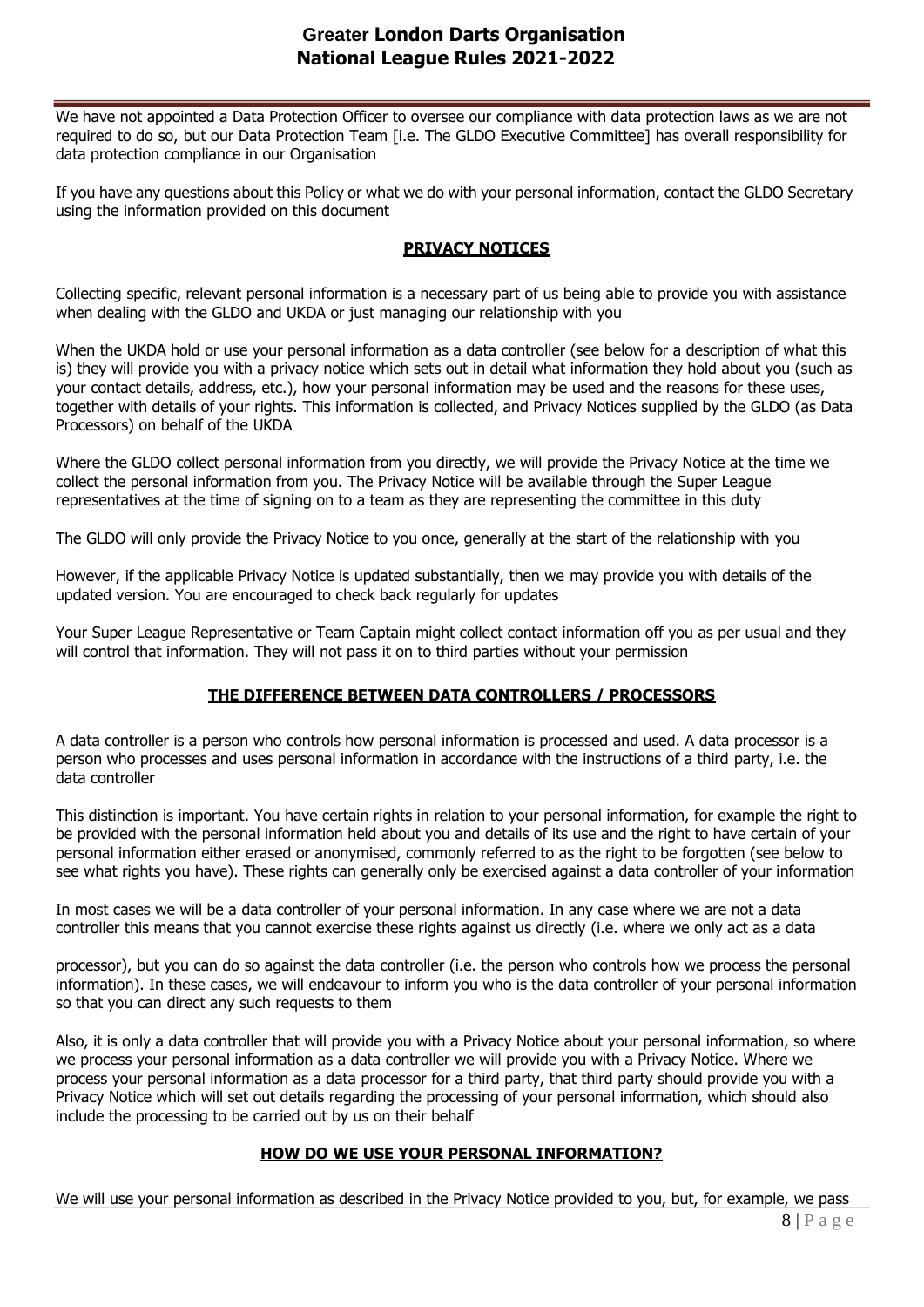on some of your personal information to the UKDA when completing entry forms for end of season team and individual competitions

#### **WHO DO WE SHARE YOUR PERSONAL INFORMATION WITH?**

Details of how we disclose your personal information are set out in the relevant Privacy Notice provided to you, but generally it is where we need to do so in order to run our organisation on your behalf. In such circumstances, we will put in place arrangements to protect your personal information. Outside of that we do not disclose your personal information unless we are required to do so by law

We will not transfer personal information about you outside the European Economic Area (EEA). We do not sell trade or rent your personal information to others

#### **HOW LONG DO WE HOLD ON TO YOUR PERSONAL INFORMATION?**

Further details of how long we hold onto your personal information for are set out in the relevant Privacy Notice provided to you, but we will only hold your information for as long as is necessary or where you ask us to delete records we may delete it earlier

Information will not be kept for longer than 18 months. This is based on being used during the current season and overlapping the start of the next

#### **WHAT ARE YOUR RIGHTS?**

Full details of your rights set out in the relevant Privacy Notice provided to you, but you are entitled by law to ask for a copy of your personal information at any time. You are also entitled to ask us to correct, delete or update your personal information, to send your personal information to you or another organisation and to object to automated decision making. Where you have given us your consent to use your personal information in a particular manner, you also have the right to withdraw this consent at any time

To exercise any of your rights, or if you have any questions relating to your rights, please contact the GLDO Secretary by using the contact details below

You should note that some of your rights may not apply as they have specific requirements and exemptions which apply to them and they may not also apply to personal information recorded and stored by us. However, your right to withdraw consent or object to processing for direct marketing are absolute rights

If you are unhappy with the way we are using your personal information you can complain to the UK Information Commissioner's Office (ICO) or your local data protection regulator. More information about your legal rights can be found on the Information Commissioner's website at <https://ico.org.uk/for-the-public/> However, we are here to help and would encourage you to contact us to resolve your complaint first

#### **SECURITY**

We employ a variety of organisational measures to keep your personal information safe and to prevent unauthorised access to, or use, or disclosure of it. Unfortunately, no information transmission over the Internet is guaranteed 100% secure nor is any storage of informationalways 100% secure, but we do take all appropriate steps to protect the security of your personal information. We take information and system security very seriously indeed and only share with the UKDA who are certified to the ISO.

Any GLDO or personally owned computer able to access the UKDA Database or scanned application / entry forms is to be password protected.

Documents with personal data on must be locked away.

### **CHANGES TO THIS POLICY**